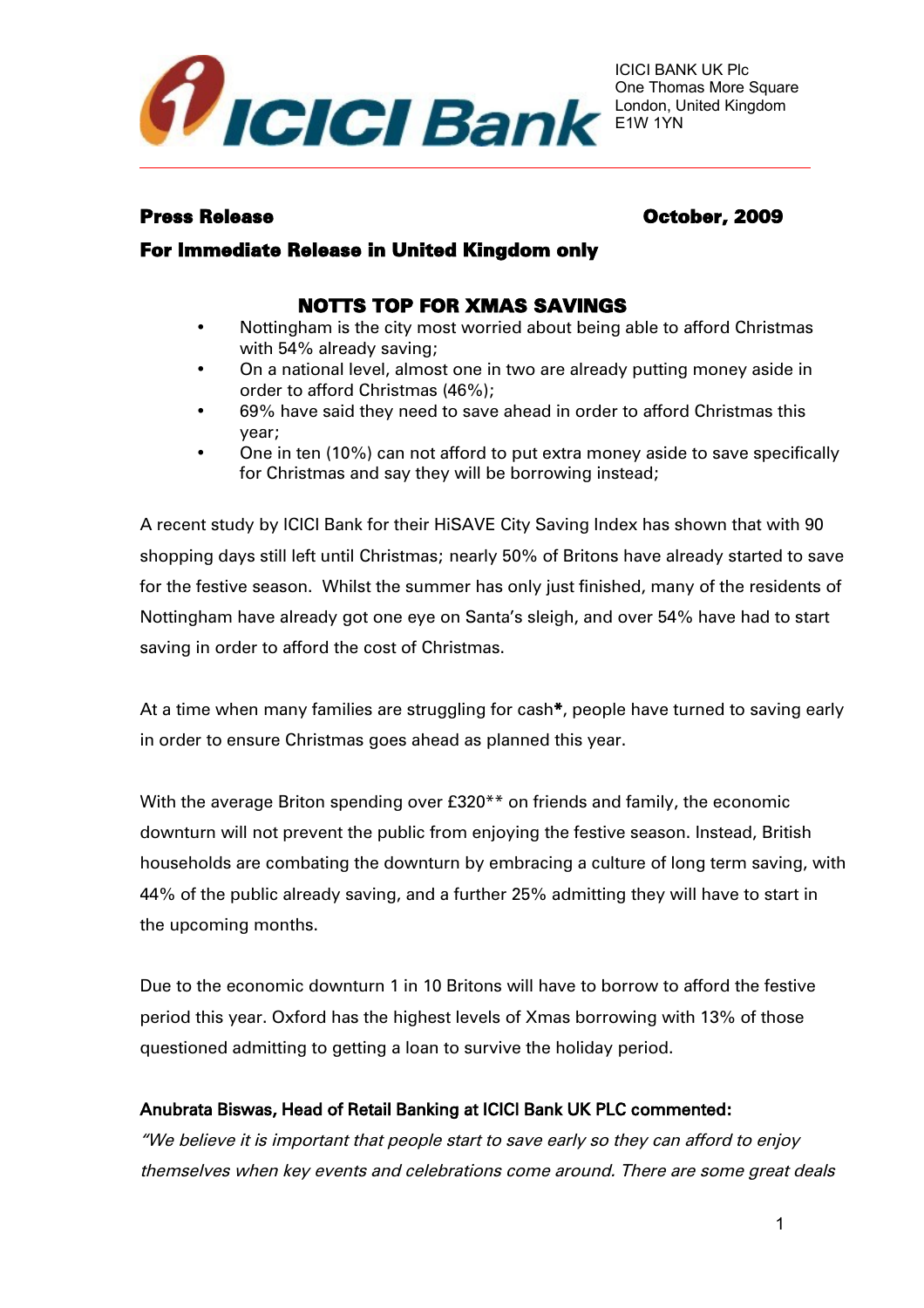

out there and people should take time to shop around for the savings product that suit their needs. ICICI Bank continues to offer best buy interest rates up to 4.7% AER across a range of simple and straightforward savings products".

ends

#### Results in Detail:

When do you plan starting to save money for Christmas this year? \* Rounded up to the nearest %

|                     |             | City I have a realist start start start start start start start start start to the dad by the meth fafford |        |     |    |     |        |               |         |
|---------------------|-------------|------------------------------------------------------------------------------------------------------------|--------|-----|----|-----|--------|---------------|---------|
|                     |             | started pu <b>tim@</b> eptembierOctobierNovembierDecembeChristmas to saveo save, I'll                      |        |     |    |     |        |               |         |
|                     | money aside |                                                                                                            |        |     |    |     |        | money borrow  |         |
|                     |             |                                                                                                            |        |     |    |     |        | money if I    |         |
|                     |             |                                                                                                            |        |     |    |     |        |               | need to |
| National average30% |             | 6%                                                                                                         | $10\%$ | 7%  | 3% | 7%  | 31     | $\frac{9}{6}$ | 7%      |
| London              |             | 7%<br>23%                                                                                                  | $11\%$ | 9%  | 3% | 9%  |        | 32%           | 7%      |
| <b>Newcastle</b>    |             | 31%<br>8%                                                                                                  | 8%     | 5%  | 2% | 8%  | 31     | $\frac{9}{6}$ | 7%      |
| Plymouth            |             | 33%<br>2%                                                                                                  | 5%     | 11% | 1% | 3%  |        | 36%<br>9%     |         |
| Leeds               |             | 27%<br>9%                                                                                                  | $13\%$ | 9%  | 5% | 6%  |        | 5%<br>26%     |         |
| Oxford              |             | 34%<br>0%                                                                                                  | 9%     | 4%  | 2% | 6%  |        | 32%           | 13%     |
| Nottingham          |             | 45%<br>2%                                                                                                  | 7%     | 3%  | 5% | 6%  |        | 24%           | 7%      |
| Southampton         |             | 8%<br>27%                                                                                                  | 6%     | 7%  | 3% | 6%  |        | 39%<br>4%     |         |
| Manchester          |             | 25%<br>13%                                                                                                 | $8\%$  | 8%  | 5% | 10% | 21     | $\frac{9}{6}$ | $11\%$  |
| <b>Cardiff</b>      |             | 7%<br>34%                                                                                                  | $12\%$ | 3%  | 3% | 10% |        | 2%<br>28%     |         |
| Norwich             |             | 29%<br>2%                                                                                                  | $12\%$ | 9%  | 2% | 5%  |        | 5%<br>36%     |         |
| Edinburgh           |             | 26%<br>8%                                                                                                  | $10\%$ | 8%  | 4% |     | 4% 37% | 5%            |         |
| <b>Bristoll</b>     |             | 32%<br>4%                                                                                                  | 15%    | 4%  | 1% | 7%  |        | 27%           | $11\%$  |
| <b>Birmingham</b>   |             | 33%<br>7%                                                                                                  | $10\%$ | 5%  | 1% | 4%  |        | 29%           | 10%     |
| Glasgow             |             | 8%<br>34%                                                                                                  | $13\%$ | 5%  | 2% | 8%  |        | 3%<br>28%     |         |
| <b>Brighton</b>     |             | 25%<br>9%                                                                                                  | $13\%$ | 8%  | 3% | 7%  |        | 31%<br>6%     |         |

UK Omni Sept 8 -Angus Reid Strategies --- 9/10/2009

Results are based on two-sided tests with significance level 0.05. For each significant pair, the key of the category with the smaller column proportion appears under the category with the larger column proportion.

Tests are adjusted for all pairwise comparisons within a row of each innermost subtable using the Bonferroni correction.

Cell counts of some categories are not integers. They were rounded to the nearest integers before performing column proportions tests.

#### For more information or to arrange interviews, contact: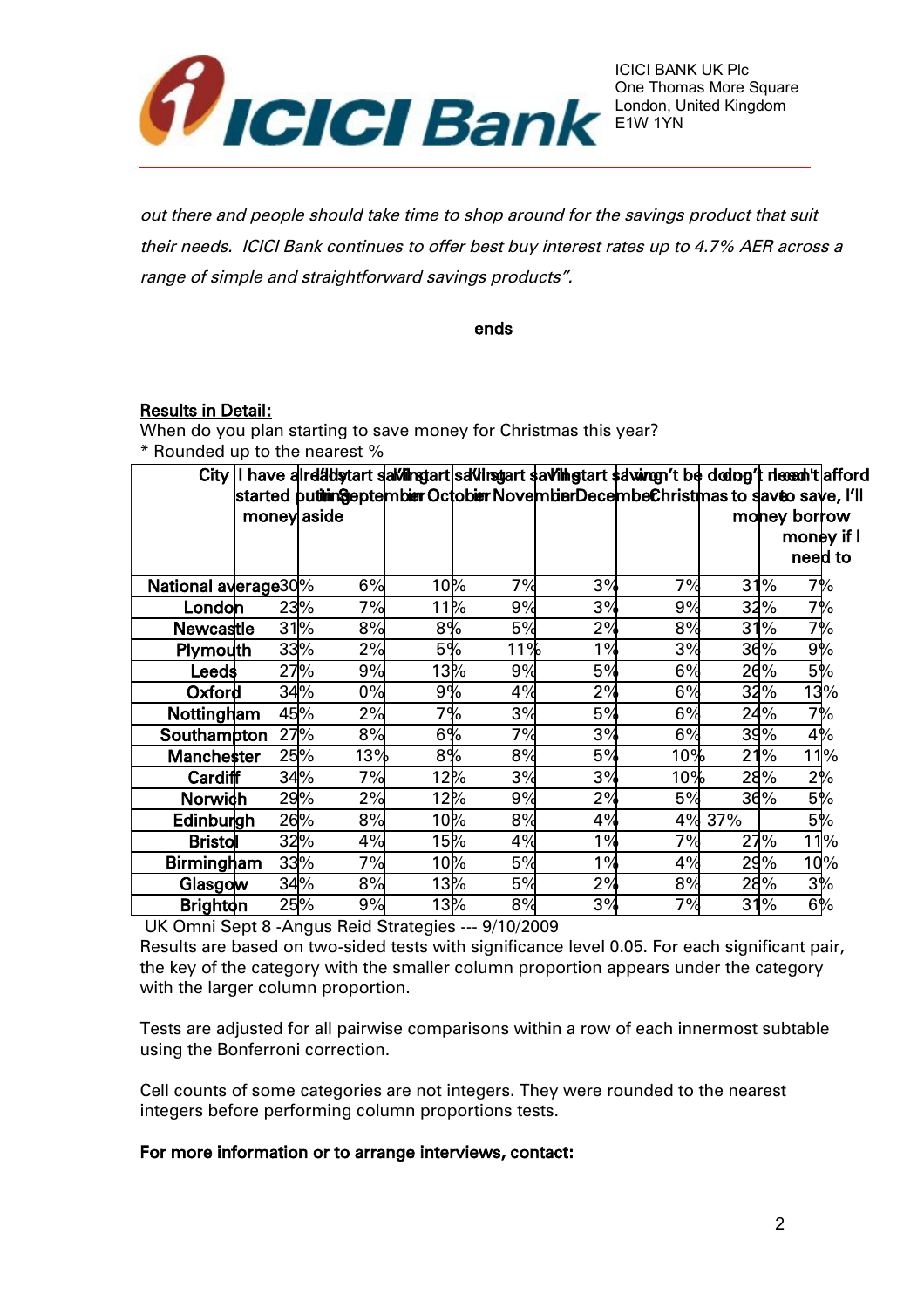

Guy Bellamy/ Lisa Donohue/ Rosie Dodd 020 7269 717/ 7219/ 7112 [Guy.Bellamy@fd.com/](mailto:Guy.Bellamy@fd.com/) [Lisa.Donohue@fd.com/](mailto:Lisa.Donohue@fd.com/) Rosie.Dodd@fd.com

### Notes to editors

\* http://news.bbc.co.uk/1/hi/business/7882745.stm \*\* http://www.dailymail.co.uk/news/article-1214920/Half-Christmas-shoppingalready.html

- 1. The HiSAVE research was conducted by Vision Critical among a weighted, GB representative sample of 1,962 adults between 8<sup>th</sup> -11<sup>th</sup> September 2009. This sample was supplemented to give a minimum representative sample of 100 people in each of the 15 cities surveyed.
- 2. Photography and further HiSAVE product information is available on request.
- 3. The HiSave City Saving Index will be published every three months to reveal the changing financial fortunes of British cities. To be added to the priority email list for forthcoming releases, email your contact details to: *icicipressuk@fd.com*
- 4. About HiSAVE and ICICI Bank UK PLC (website [www.icicibank.co.uk\)](http://www.icicibank.co.uk/):

HiSAVE is ICICI Bank UK PLC's range of interest online savings accounts. About 175,000 UK savers trust HiSAVE to look after their hard-earned savings. The HiSAVE savings range consists of:

- The HiSAVE Savings Account: an easy access savings account with one consistently high interest rate for everyone plus a unique guarantee that the AER will beat the Base Rate by at least 0.30% until at least December 2011. The minimum balance is just £1 and there are no penalties or notice periods for withdrawals. The current interest rate is 1.70% AER.
- The HiSAVE Fixed Rate Account: a range of fixed rate savings accounts that enable customers to avoid interest rate fluctuations by saving a lump sum for a fixed term (of either 6, 12, 18, 24, 36 and 48 months) in return for a fixed interest rate (the current interest rates are 2.00%AER, 3.40%AER, 3.60% AER, 4.25% AER, 4.70% AER and 4.50% AER respectively). The minimum balance is just £1000.

ICICI Bank UK PLC is a UK bank offering retail, corporate and investment banking services in the UK and Europe. It is:

- Authorised and regulated by the Financial Services Authority
- A member of the UK Financial Services Compensation Scheme.
- A subscriber to the Banking Code a voluntary code that sets the standards for good banking practice

And:

- Has been operating in the UK since 2003 and for the financial year ending 31 March 2009 we had assets in excess of \$7.3 billion.
- Has a strong capital adequacy ratio: 16% (as of 30 $^{\prime\prime}$  June 2009). A banks capital adequacy ratio is a measure of a bank's capital relative to its risk. Banks have specific capital adequacy requirements to ensure they can absorb a reasonable amount of loss and are complying with their statutory capital requirements. The UK government has recently recapitalised a number of UK banks to help get their